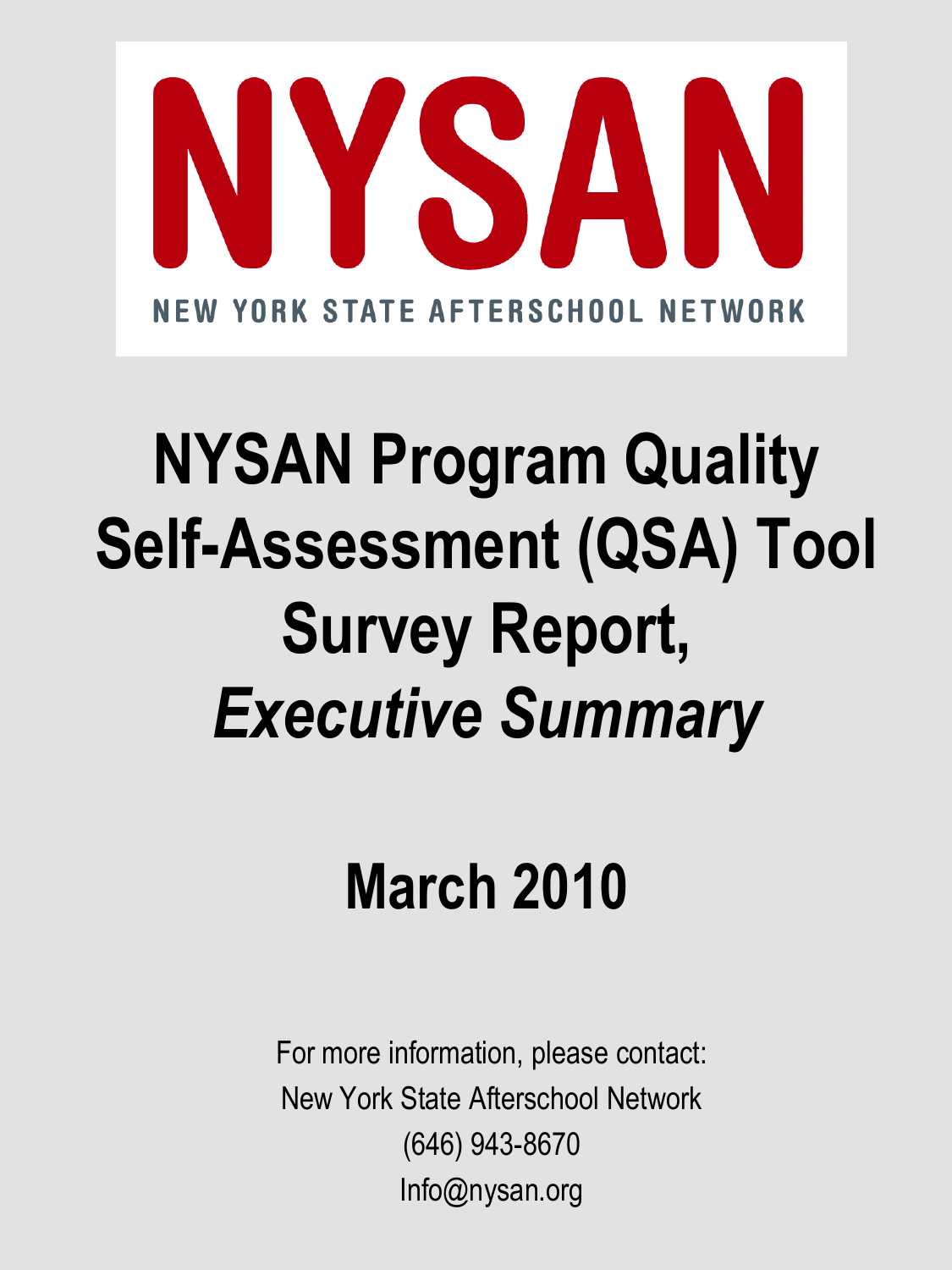## **Overview and Purpose**

The New York State Afterschool Network (NYSAN) designed and disseminated a webbased survey on use and impact of the NYSAN QSA Tool. The survey provided a means to collect information about how the QSA Tool is being used throughout New York State; to determine its effectiveness in supporting program quality; and to inform NYSAN's future quality assurance work. The survey was open from August – September 2009 in a web-based response collector. The survey requested one respondent per afterschool site. The survey announcement was sent to school- and community-based program providers, public agency staff, evaluators, and other stakeholders via NYSAN's statewide electronic listserv. A response rate was not calculated because survey announcement recipients were encouraged to share the link to the survey with colleagues in order to generate as large a response as possible.

#### **Survey Respondents**

One hundred and six (106) afterschool program providers responded to the survey. Nearly 50% of the respondents are located in New York City. Approximately 75% of the respondents operate school-based programs, though program settings also include community centers, religious institutions, family child care and day care facilities, and a nursing home. Almost all of the programs offer multiple, varied activities, with one artsonly program also responding. Respondents represent large and small programs in rural (14%), suburban (16%), and urban (70%) communities. The survey respondents are from all regions of New York State.

### **Findings and Implications of the Survey Results**

- Analysis of the survey results revealed several trends about use (or non-use) of the QSA Tool: Over 75% of responses indicate that the use of the QSA Tool provided benefits and created changes in their program. These results suggest that the QSA Tool is successfully fulfilling its purpose of supporting schools and organizations in making positive management and programmatic improvements to their afterschool sites. Although a public funding agency mandate remains the motivation to use the QSA Tool for approximately one-third of respondents, over 22% indicated that previous use of the QSA Tool yielded quality improvements and they chose to use the QSA Tool again because of it.
- Slightly more than half of respondents reported improved program quality after completing their self-assessment; not surprisingly, given the inherent challenges of measuring program quality, 30% were unsure as to whether quality had changed. This finding may illustrate the need for a follow-up study that tracks program quality in programs before and after using the QSA Tool.